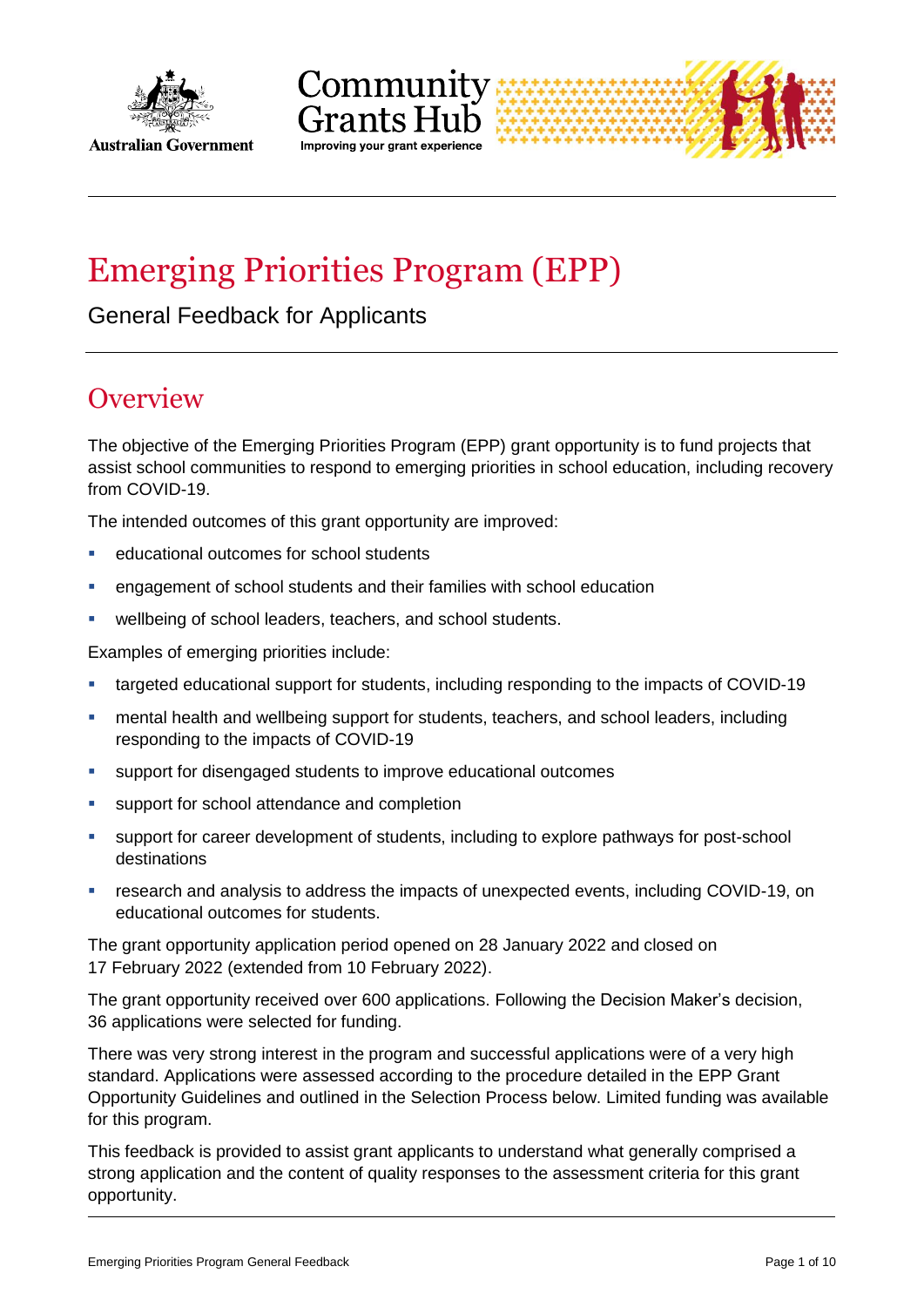## Selection Process

The Department of Education, Skills and Employment used an open competitive selection process to select 36 providers to deliver projects under the EPP.

Applications were screened for eligibility and compliance against the requirements outlined in the EPP Grant Opportunity Guidelines.

The Assessment Panel made final recommendations to the decision maker by taking into account the following factors:

- **EXEDENT Initial preliminary score against the assessment criterial**
- extent to which the evidence in the application demonstrated that it will contribute to meeting the objective and outcomes of the EPP
- **F** relative value of the grant sought
- risks, financial, fraud and other, that the applicant or project poses
- **F** risks that the applicant or project poses for the Commonwealth
- value for money.

Each applicant was required to address the following selection criteria:

- **Criterion 1 Effectiveness** Demonstrate how the project will meet the objective and outcomes of the EPP.
- **Criterion 2 Informed by Evidence** Demonstrate how the project is informed by and based-on evidence.
- **Criterion 3 Clarity** Demonstrate how the project is clearly scoped and costed.
- **Criterion 4 Risk Mitigation** Demonstrate how the project will effectively mitigate any risks.
- **Criterion 5 Evaluation** Demonstrate how the project will be evaluated, including evaluation processes, outcomes, and measures of success.

## Selection Results

The selected organisations provided strong responses to the selection criteria, and demonstrated their ability to meet the eligibility requirements outlined in the EPP Grant Opportunity Guidelines. Further detail about what constituted a strong response to each criterion is provided below.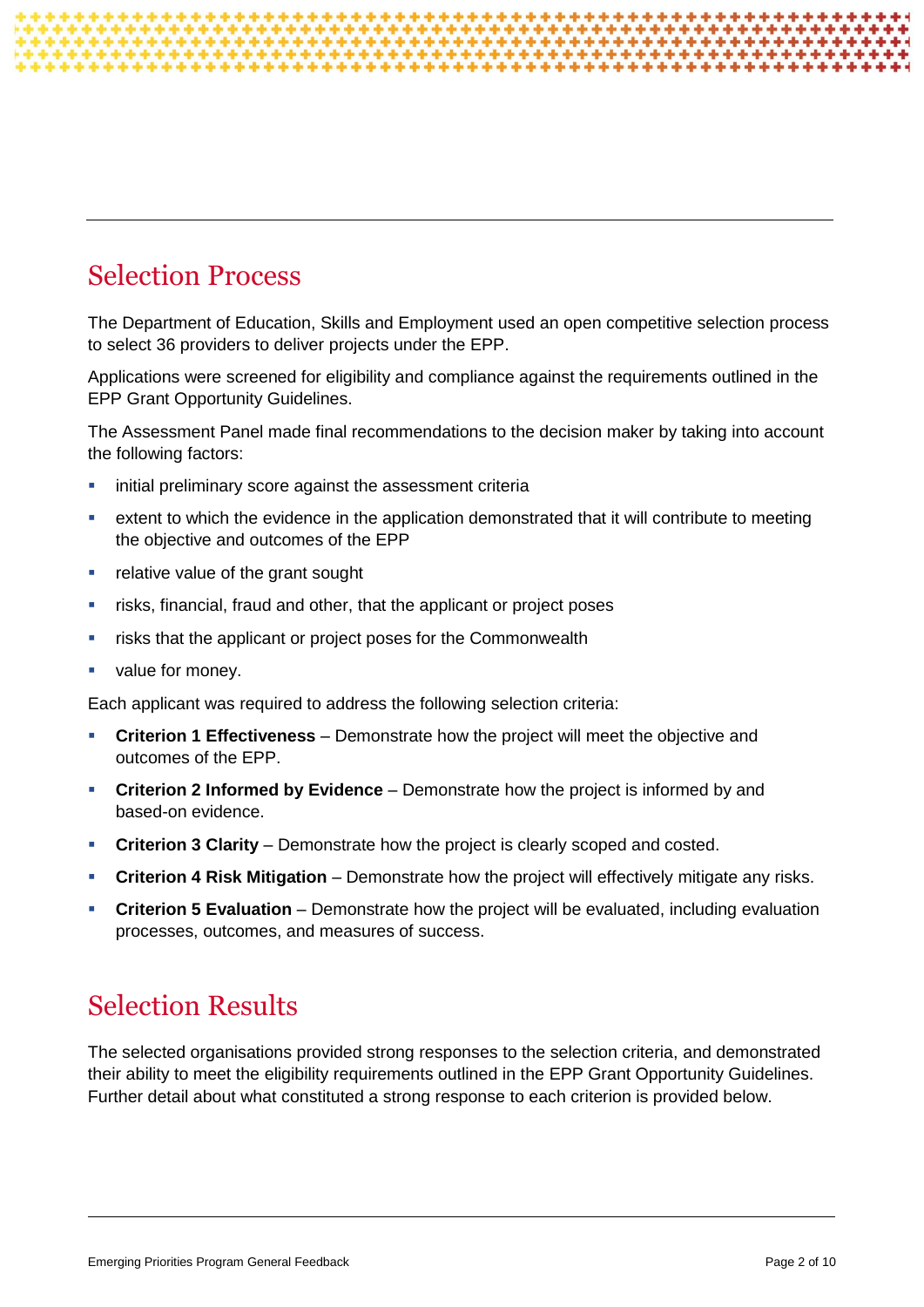### **Effectiveness** – 30% weighting

Demonstrate how the project will meet the objective and outcomes of the EPP.

When addressing the criterion, strong applicants will demonstrate:

- the effectiveness of the project in meeting the objective and outcomes for the EPP
- that the project can have a national impact, or otherwise meets Australian Government priorities for school education
- the extent to which the project responds to impacts and/or challenges arising from COVID-19 on school education
- that they have a strong track-record and reputation in the school education sector.

| <b>Strength</b>                                                                                                                                                                               | <b>Example</b>                                                                                                                                                                                                                                                                    |
|-----------------------------------------------------------------------------------------------------------------------------------------------------------------------------------------------|-----------------------------------------------------------------------------------------------------------------------------------------------------------------------------------------------------------------------------------------------------------------------------------|
| Strong applications were required to<br>demonstrate the effectiveness of the proposal in<br>meeting the objective and outcomes for the<br>EPP.                                                | Strong responses demonstrated:                                                                                                                                                                                                                                                    |
|                                                                                                                                                                                               | A very high-standard of understanding on the<br>objectives and outcomes of the EPP, and a very<br>high-standard of understanding on how the<br>proposal effectively meets those objectives and<br>outcomes.                                                                       |
|                                                                                                                                                                                               | <b>Key Strengths</b>                                                                                                                                                                                                                                                              |
|                                                                                                                                                                                               | Described clear links from the proposal to<br>٠<br>EPP outcomes.                                                                                                                                                                                                                  |
|                                                                                                                                                                                               | Described clear links from the proposal to<br>٠<br>EPP objective.                                                                                                                                                                                                                 |
|                                                                                                                                                                                               | Demonstrated understanding of the EPP.<br>٠                                                                                                                                                                                                                                       |
| Strong applications were required to<br>demonstrate how their proposal could have a<br>national impact, or otherwise meets the<br>Australian Government's priorities for school<br>education. | Strong responses demonstrated:<br>A very high-standard of understanding on how<br>the proposal could have an effective national<br>impact, or otherwise a very high-standard<br>demonstrating how the proposal meets<br>Australian Government priorities for school<br>education. |
|                                                                                                                                                                                               | <b>Key Strengths</b>                                                                                                                                                                                                                                                              |
|                                                                                                                                                                                               | Proposal clearly demonstrated a national<br>impact, or how it meets Australian<br>Government priorities.                                                                                                                                                                          |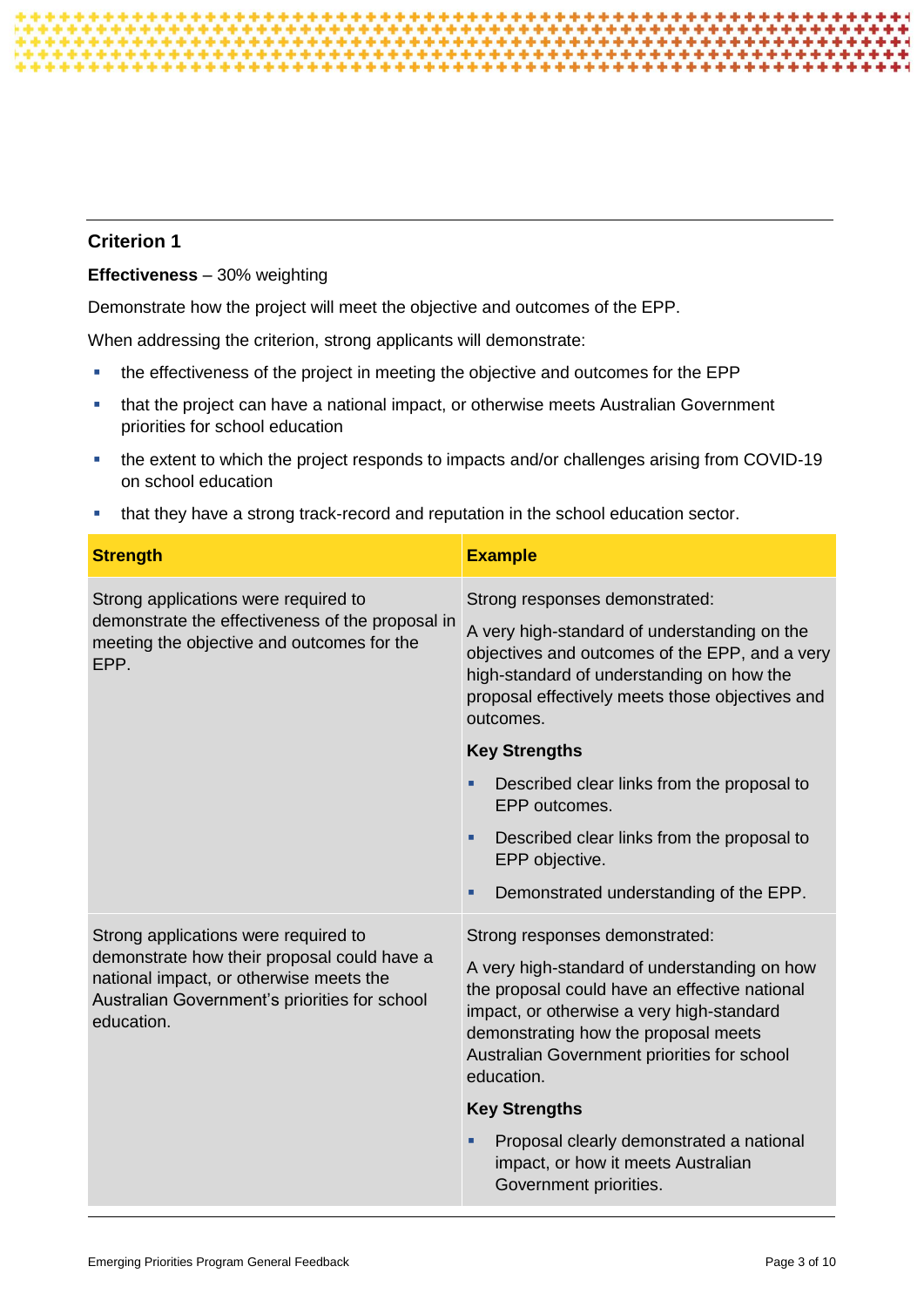| <b>Strength</b>                                                                                                                                                         | <b>Example</b>                                                                                                                                                                                                                                                   |
|-------------------------------------------------------------------------------------------------------------------------------------------------------------------------|------------------------------------------------------------------------------------------------------------------------------------------------------------------------------------------------------------------------------------------------------------------|
| Strong applications were required to<br>demonstrate how the project responds to the<br>impacts and/or challenges that have arisen from<br>COVID-19 on school education. | Strong responses demonstrated:<br>A very high-standard of understanding on the<br>impacts and challenges for school education<br>arising from COVID-19, and a very high-<br>standard of understanding on how the proposal<br>meets those impacts and challenges. |
|                                                                                                                                                                         | <b>Key Strengths</b>                                                                                                                                                                                                                                             |
|                                                                                                                                                                         | Detailed impacts and challenges from<br>٠<br>COVID-19 directly related to the need for the<br>proposal.                                                                                                                                                          |
| Strong applications were required to<br>demonstrate a strong track-record and<br>reputation in the school education sector.                                             | Strong responses demonstrated/described:<br>Applications demonstrated clear evidence of a<br>very strong track-record and reputation for<br>school education.                                                                                                    |
|                                                                                                                                                                         | <b>Key Strengths</b>                                                                                                                                                                                                                                             |
|                                                                                                                                                                         | Detailed track-record in the school education<br>sector.                                                                                                                                                                                                         |
|                                                                                                                                                                         | Proven ability to deliver effectively in the<br>٠<br>school education sector.                                                                                                                                                                                    |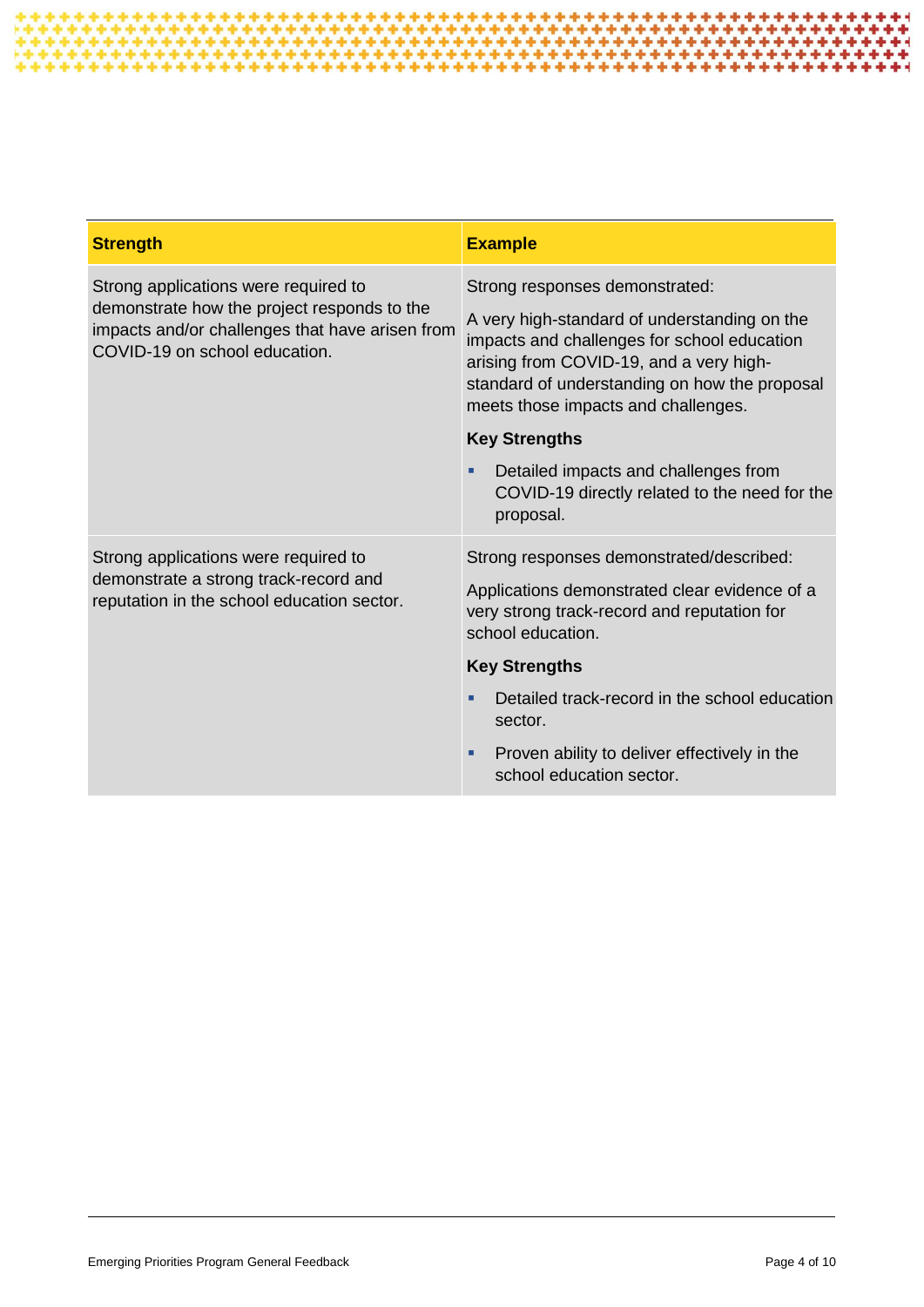### **Informed by Evidence** – 30% weighting

Demonstrate how the project is informed by and based-on evidence.

When addressing the criterion, strong applicants will demonstrate:

- **an evidence-based need for the project**
- **an evidence-based proposed implementation of the project**
- **•** how the project complements or differentiates from relevant existing Australian Government/State/Territory initiatives.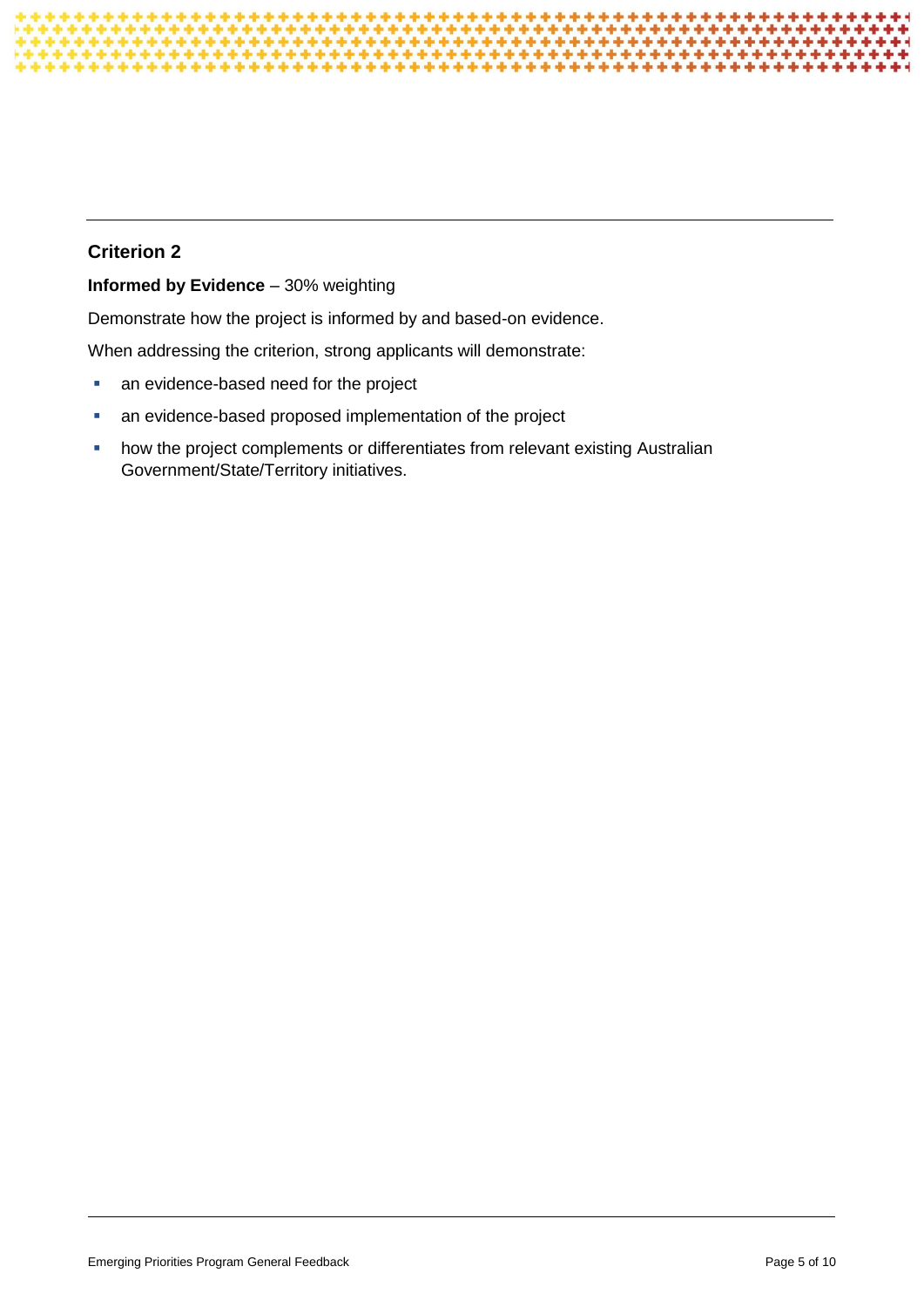| <b>Strength</b>                                                                                                           | <b>Example</b>                                                                                                                                                                                                                                                                                              |
|---------------------------------------------------------------------------------------------------------------------------|-------------------------------------------------------------------------------------------------------------------------------------------------------------------------------------------------------------------------------------------------------------------------------------------------------------|
| Strong applications were required to<br>demonstrate the evidence-base that supported<br>the need for the proposal.        | Strong responses demonstrated:                                                                                                                                                                                                                                                                              |
|                                                                                                                           | Strong applications detailed a very high-<br>standard of evidence-base in support of the<br>proposal. Detailed and appropriate evidence<br>was provided that clearly supported the need of<br>the proposal for the school education sector.                                                                 |
|                                                                                                                           | <b>Key Strengths</b>                                                                                                                                                                                                                                                                                        |
|                                                                                                                           | Evidence-base supports all key areas of the<br>proposal.                                                                                                                                                                                                                                                    |
|                                                                                                                           | Clear link between evidence-base and the<br>a.<br>outcomes of the proposal.                                                                                                                                                                                                                                 |
|                                                                                                                           | Reliable and recent data/research.<br>٠                                                                                                                                                                                                                                                                     |
|                                                                                                                           | Peer-reviewed research.<br>u,                                                                                                                                                                                                                                                                               |
| Strong applications were required to<br>demonstrate the evidence base for the<br>proposed implementation of the proposal. | Strong responses demonstrated:<br>Strong applications detailed a very-high<br>standard of evidence-base in support of<br>implementation of the proposal. Detailed and<br>appropriate evidence was provided that clearly<br>supported the implementation of the proposal<br>for the school education sector. |
|                                                                                                                           | <b>Key Strengths</b>                                                                                                                                                                                                                                                                                        |
|                                                                                                                           | Evidence-base supports all key areas of the<br>proposal.                                                                                                                                                                                                                                                    |
|                                                                                                                           | Clear link between evidence-base and the<br>×.<br>implementation of the proposal.                                                                                                                                                                                                                           |
|                                                                                                                           | Reliable and recent data/research.<br>٠                                                                                                                                                                                                                                                                     |
|                                                                                                                           | Peer-reviewed research.<br>٠                                                                                                                                                                                                                                                                                |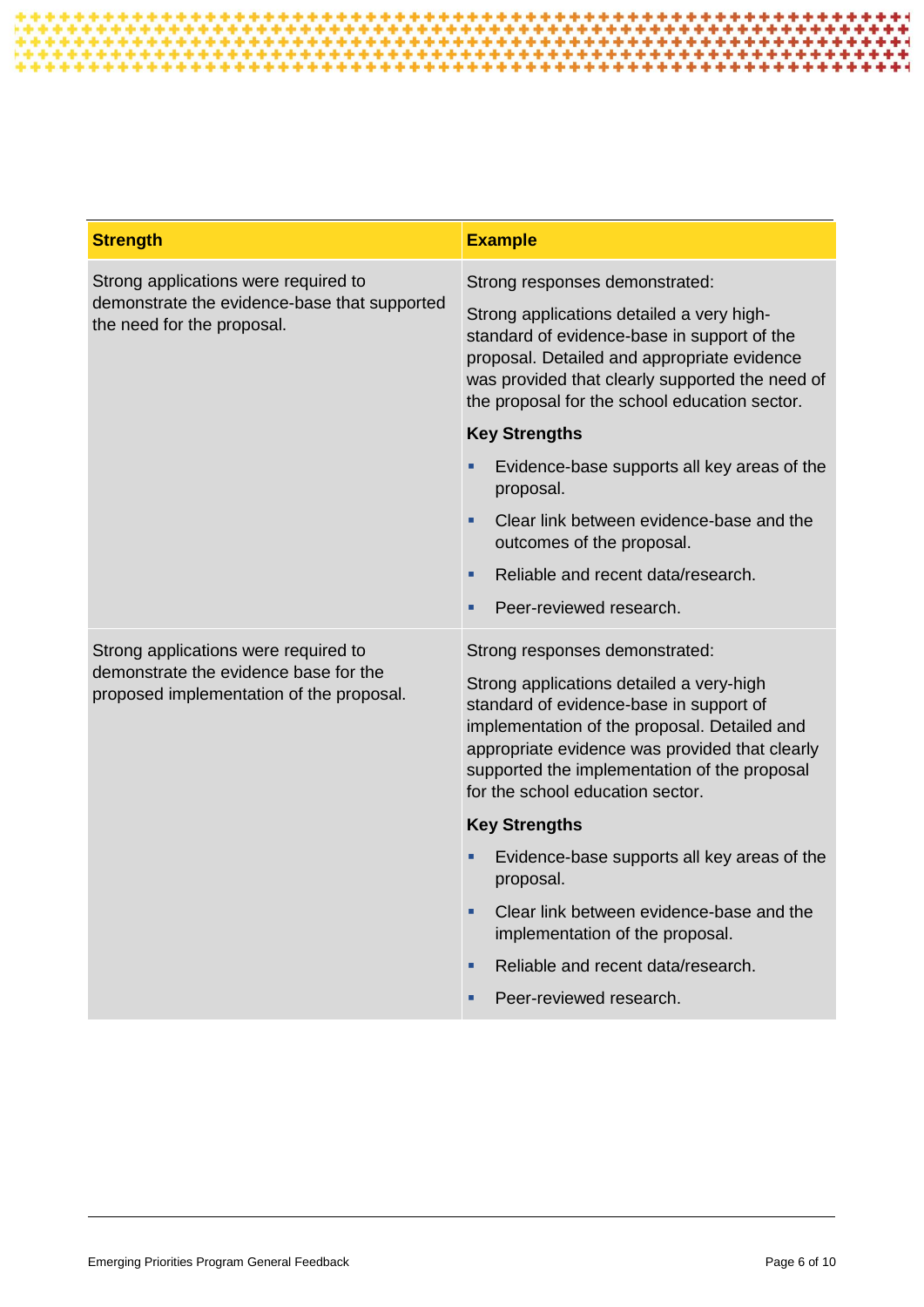

Strong applications were required to demonstrate how the proposal complements or differentiates from relevant existing Australian Government, State or Territory initiatives. Strong responses demonstrated: Strong applications described in detail how the proposal complements and/or differentiates from other government initiatives. For example, how the proposal engages with existing initiatives, however is a differentiation from current service offerings. **Key Strengths** Knowledge of existing government initiatives. Clearly outlined the links and/or differentiation between the proposal and government initiatives.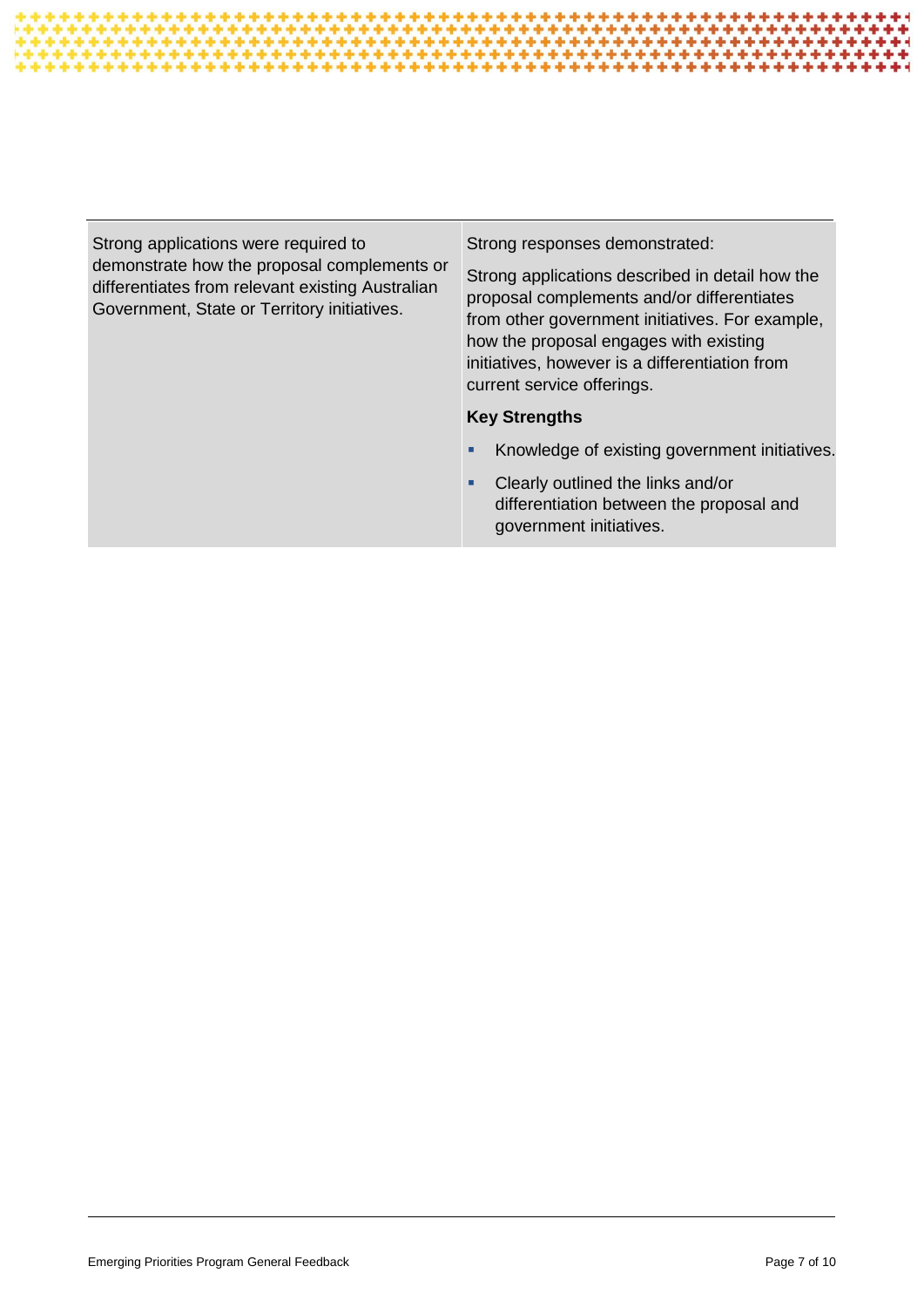**Clarity** – 20% weighting

Demonstrate how the project is clearly scoped and costed.

When addressing the criterion, strong applicants will:

- demonstrate that the project is clearly scoped and costed, including key performance indicators, milestones, and completion dates
- demonstrate the capacity to ensure that any necessary approvals will be in place to implement the project.

| <b>Strength</b>                                                                                                                                                                          | <b>Example</b>                                                                                                                                                                                                                                                                                                                   |
|------------------------------------------------------------------------------------------------------------------------------------------------------------------------------------------|----------------------------------------------------------------------------------------------------------------------------------------------------------------------------------------------------------------------------------------------------------------------------------------------------------------------------------|
| Strong applications were required to<br>demonstrate clearly a scoped and costed<br>proposal, which included detail on key<br>performance indicators, milestones and<br>completion dates. | Strong responses demonstrated:                                                                                                                                                                                                                                                                                                   |
|                                                                                                                                                                                          | Strong applications clearly and fully detailed the<br>proposal scope. Costings presented were clear,<br>and related to the scope of the proposal.<br>Achievable key performance indicators were<br>detailed, along with milestones that were clearly<br>identifiable, and this coincided with the<br>timeframe for the proposal. |
|                                                                                                                                                                                          | <b>Key Strengths</b>                                                                                                                                                                                                                                                                                                             |
|                                                                                                                                                                                          | Clear scope and costings.                                                                                                                                                                                                                                                                                                        |
|                                                                                                                                                                                          | Achievable measures and milestones.<br>٠                                                                                                                                                                                                                                                                                         |
|                                                                                                                                                                                          | Realistic timeframes.<br>٠                                                                                                                                                                                                                                                                                                       |
| Strong applications were required to<br>demonstrate the capacity to ensure that<br>necessary approvals will be in place to<br>implement the proposal.                                    | Strong responses demonstrated:<br>Strong applications were able to clearly identify<br>and explain the need to obtain necessary<br>approvals, and how such approvals would be<br>sought and granted. For example, approvals<br>from relevant government bodies and/or school<br>authorities.                                     |
|                                                                                                                                                                                          | <b>Key Strengths</b>                                                                                                                                                                                                                                                                                                             |
|                                                                                                                                                                                          | Approvals already in place, or capacity to<br>٠<br>obtain approvals clearly defined.                                                                                                                                                                                                                                             |
|                                                                                                                                                                                          | Timeframes to implement.<br>٠                                                                                                                                                                                                                                                                                                    |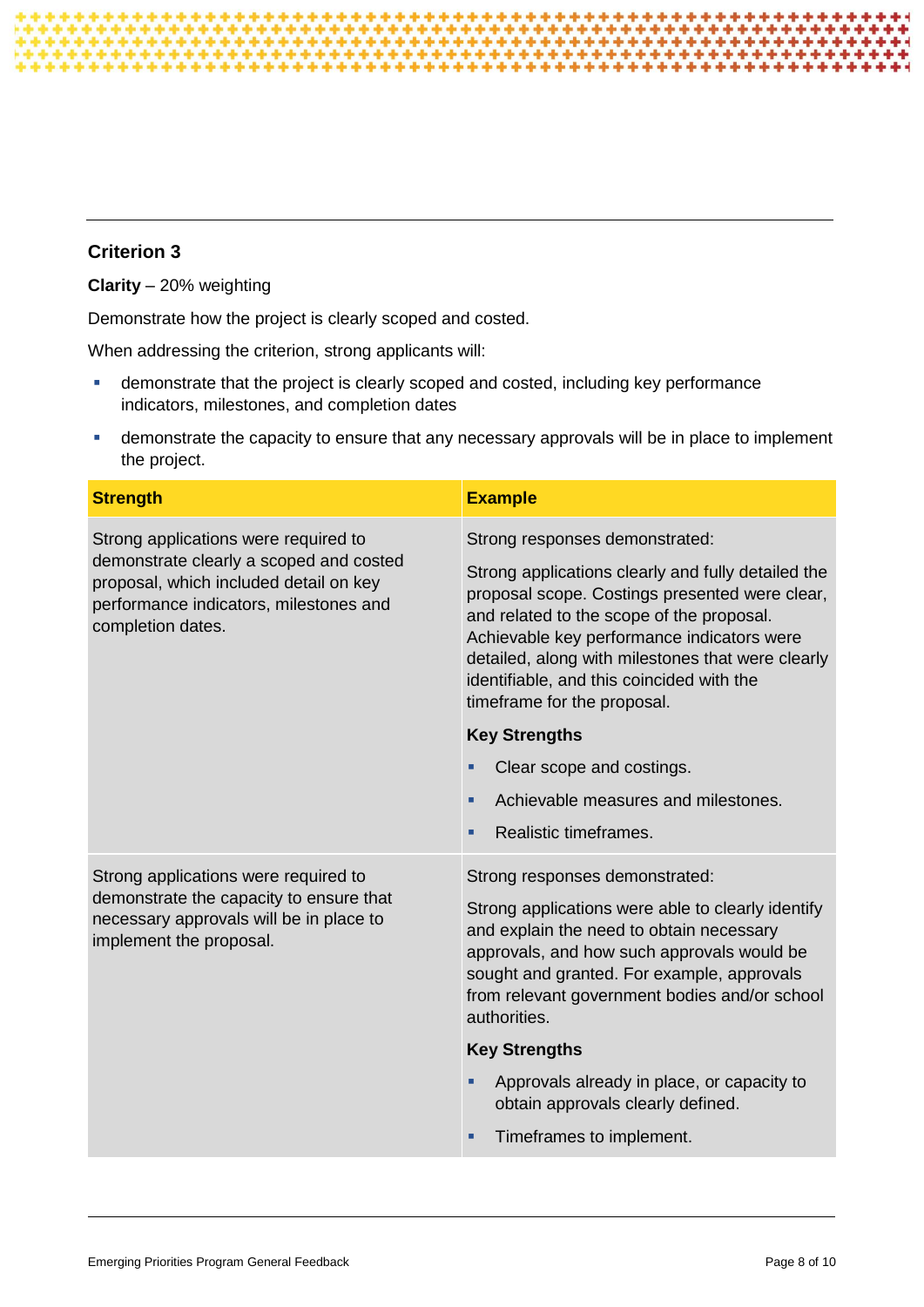**Risk Mitigation** – 10% weighting

Demonstrate how the project will effectively mitigate any risks.

When addressing the criterion, strong applicants will demonstrate:

- **•** material risks associated with implementing the project have been clearly defined (including but not limited to use of new technology, and the scale/complexity of the project)
- **any material risks are able to be effectively managed and mitigated.**

| <b>Strength</b>                                                                                                                                                                                             | <b>Example</b>                                                                                                                                                                                                                                                                     |
|-------------------------------------------------------------------------------------------------------------------------------------------------------------------------------------------------------------|------------------------------------------------------------------------------------------------------------------------------------------------------------------------------------------------------------------------------------------------------------------------------------|
| Strong applications were required to clearly<br>define material risks associated with<br>implementation of the project and demonstrate<br>how material risks would be effectively<br>managed and mitigated. | Strong responses demonstrated:<br>Material risks associated with implementing the<br>project and mitigation strategies have been<br>defined in a clear and thorough manner. Strong<br>applications also included a detailed<br>understanding of risk management and<br>mitigation. |
|                                                                                                                                                                                                             | <b>Key Strengths</b>                                                                                                                                                                                                                                                               |
|                                                                                                                                                                                                             | Material risks were described, including<br>٠<br>during implementation.                                                                                                                                                                                                            |
|                                                                                                                                                                                                             | Proposal implementation and risk<br>٠<br>identification clearly linked.                                                                                                                                                                                                            |
|                                                                                                                                                                                                             | Risk management and mitigation clearly<br>٠<br>scoped and detailed.                                                                                                                                                                                                                |